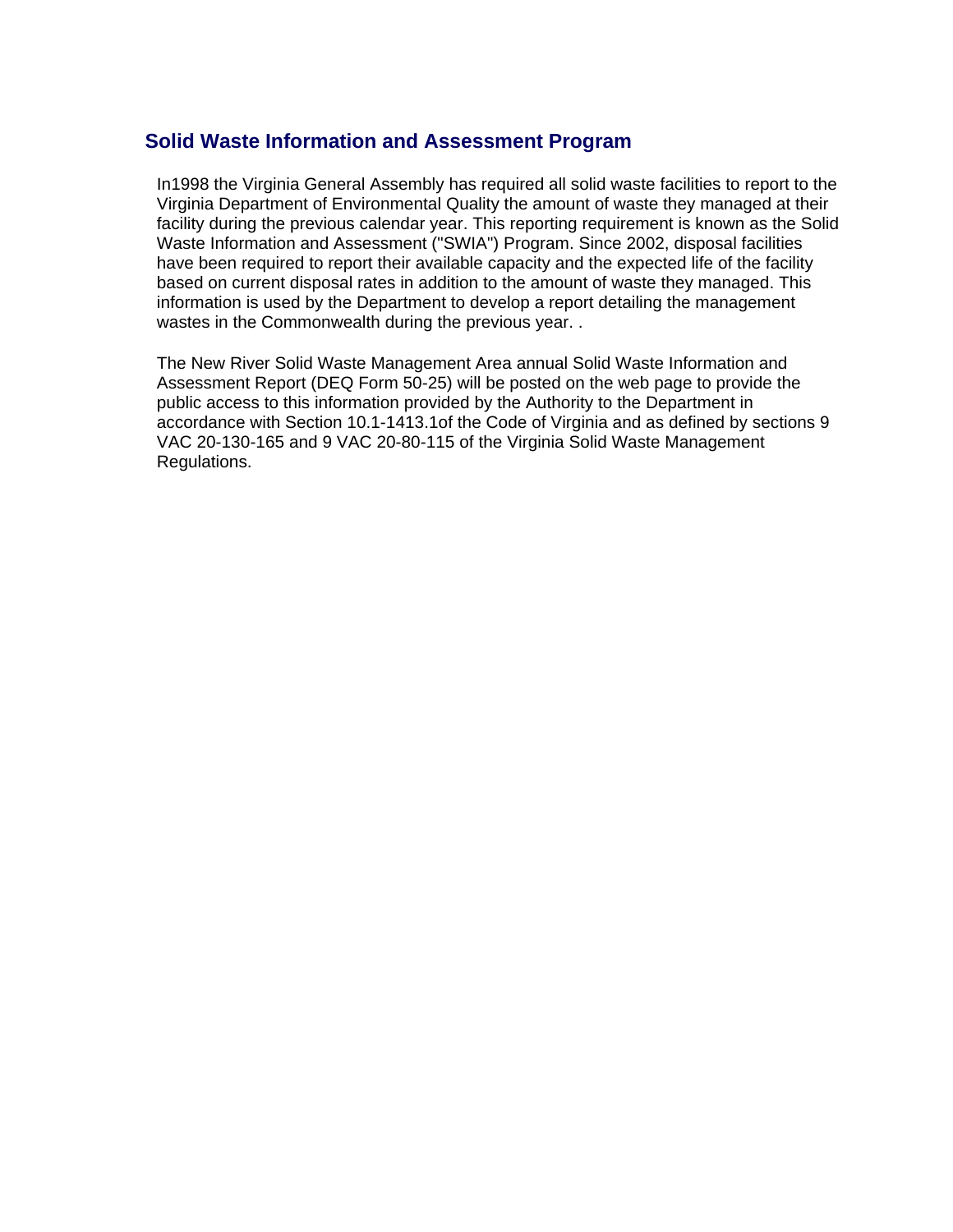| $\overline{1}$ | <b>Facility Name</b>                                                                                                                                 |                    | New River Solid Waste Management Area |                      |                                                                                                                                         |                                                                                                    |     |                      |                           |                                                                                                                                                                        |          |   |                                |                        |                     |                    |               |
|----------------|------------------------------------------------------------------------------------------------------------------------------------------------------|--------------------|---------------------------------------|----------------------|-----------------------------------------------------------------------------------------------------------------------------------------|----------------------------------------------------------------------------------------------------|-----|----------------------|---------------------------|------------------------------------------------------------------------------------------------------------------------------------------------------------------------|----------|---|--------------------------------|------------------------|---------------------|--------------------|---------------|
| $\overline{2}$ | <b>SWP 548</b><br>Permit Number                                                                                                                      |                    |                                       |                      | $\mathbf{3}$<br>Date Submitted to DEQ                                                                                                   |                                                                                                    |     |                      | <b>Rev: March 1, 2006</b> |                                                                                                                                                                        |          | 4 | <b>Annual Reporting Period</b> |                        |                     | Jan.-1-Dec.31,2005 |               |
| $\overline{5}$ | Preparer's Name                                                                                                                                      |                    |                                       |                      |                                                                                                                                         |                                                                                                    |     |                      | 6                         | Preparer's Telephone Number<br>(540) 674-1677                                                                                                                          |          |   |                                |                        |                     |                    |               |
| $\overline{7}$ | Preparer's e-mail Address                                                                                                                            | jlevine@i-plus.net |                                       |                      |                                                                                                                                         | An e-mail address will only be used to contact you in case of questions about this form submission |     |                      |                           |                                                                                                                                                                        |          |   |                                |                        |                     |                    |               |
| 8              | Has there been a change to the Annual Fee Billing Contact, Address or Telephone Number? $\Box$ Y X N<br>If so, please notify the DEQ Regional Office |                    |                                       |                      |                                                                                                                                         |                                                                                                    |     |                      |                           |                                                                                                                                                                        |          |   |                                |                        |                     |                    |               |
| 9              | <b>Remaining Permitted Capacity</b>                                                                                                                  | 690,054            |                                       |                      |                                                                                                                                         | cubic yards                                                                                        |     |                      |                           | If a facility's permitted capacity is reported in tons, please note this on the form.                                                                                  |          |   |                                |                        |                     |                    |               |
| 10             | <b>Expected Remaining Permitted Life</b>                                                                                                             |                    |                                       | 2.6                  |                                                                                                                                         |                                                                                                    |     | years                |                           | DEQ will apply conversion factors based on the type of waste in order to calculate<br>the volume and the number of years of permitted capacity available in the state. |          |   |                                |                        |                     |                    |               |
|                |                                                                                                                                                      |                    |                                       |                      |                                                                                                                                         |                                                                                                    |     |                      |                           |                                                                                                                                                                        |          |   |                                |                        |                     |                    |               |
| 11             | 11 a (Optional) - Statement of Economic Benefits Submitted?<br>Originating Jurisdiction (NOTE: Report each jurisdiction on a separate page)          |                    |                                       |                      |                                                                                                                                         |                                                                                                    |     |                      |                           | $\Box$                                                                                                                                                                 |          |   |                                |                        |                     |                    |               |
|                |                                                                                                                                                      |                    | Units (check one)                     |                      | Waste Management - Report Amount by Weight or Volume<br>(Reporting units must be consistent for all fields of a particular waste type.) |                                                                                                    |     |                      |                           |                                                                                                                                                                        |          |   |                                |                        |                     |                    |               |
|                | Waste Type                                                                                                                                           | Tons               | Cu Yds                                | <b>Total Amount</b>  |                                                                                                                                         | Recycled<br>On-Site                                                                                |     | Composted<br>On-Site | Landfilled                | Incinerated                                                                                                                                                            |          |   | Sent Off-Site to be:<br>(f)    | Stored On-Site:<br>(a) |                     | Other<br>(h)       |               |
|                |                                                                                                                                                      |                    |                                       | of Waste<br>Received |                                                                                                                                         |                                                                                                    |     |                      | On-Site                   | On-Site                                                                                                                                                                |          |   | Treated,<br>Stored,            | Beginning<br>of        | End of<br>Reporting | Mulched            | Other<br>Than |
|                |                                                                                                                                                      |                    |                                       | (a)                  |                                                                                                                                         | (b)                                                                                                | (c) |                      | (d)                       | (e)                                                                                                                                                                    | Recycled |   | Disposed                       | Reporting<br>Period    | Period              |                    | Mulched       |
| 12             | <b>Municipal Solid</b><br>Waste                                                                                                                      | $\times$           |                                       | 144,820              |                                                                                                                                         |                                                                                                    |     |                      | 144,820                   |                                                                                                                                                                        |          |   |                                |                        |                     |                    |               |
| 13             | Construction/<br>Demolition/Debris                                                                                                                   | $\mathsf{X}$       |                                       | 8,427                |                                                                                                                                         |                                                                                                    |     |                      | 8,427                     |                                                                                                                                                                        |          |   |                                |                        |                     |                    |               |
| 14             | <b>Industrial Waste</b>                                                                                                                              | $\mathsf X$        |                                       | 25,442               |                                                                                                                                         |                                                                                                    |     |                      | 25,442                    |                                                                                                                                                                        |          |   |                                |                        |                     |                    |               |
| 15             | <b>Regulated Medical</b><br>Waste                                                                                                                    |                    |                                       |                      |                                                                                                                                         |                                                                                                    |     |                      |                           |                                                                                                                                                                        |          |   |                                |                        |                     |                    |               |
| 16             | Vegetative/Yard<br>Waste                                                                                                                             | $\pmb{\times}$     |                                       | 1,768                |                                                                                                                                         |                                                                                                    |     |                      |                           |                                                                                                                                                                        |          |   |                                |                        |                     | 1,768              |               |
| 17             | <b>Incineration Ash</b>                                                                                                                              |                    |                                       |                      |                                                                                                                                         |                                                                                                    |     |                      |                           |                                                                                                                                                                        |          |   |                                |                        |                     |                    |               |
| 18             | Sludge                                                                                                                                               | $\mathsf X$        |                                       | 4,106                |                                                                                                                                         |                                                                                                    |     |                      | 4,106                     |                                                                                                                                                                        |          |   |                                |                        |                     |                    |               |
| 19             | Tires                                                                                                                                                | $\mathsf X$        |                                       | 1,009                |                                                                                                                                         | 1,009                                                                                              |     |                      |                           |                                                                                                                                                                        |          |   |                                |                        |                     |                    |               |
| 20             | <b>White Goods</b>                                                                                                                                   | $\pmb{\times}$     |                                       | 120                  |                                                                                                                                         |                                                                                                    |     |                      |                           |                                                                                                                                                                        | 120      |   |                                |                        |                     |                    |               |
| 21             | <b>Friable Asbestos</b>                                                                                                                              |                    |                                       |                      |                                                                                                                                         |                                                                                                    |     |                      |                           |                                                                                                                                                                        |          |   |                                |                        |                     |                    |               |
| 22             | Petroleum<br><b>Contaminated Soil</b>                                                                                                                |                    |                                       |                      |                                                                                                                                         |                                                                                                    |     |                      |                           |                                                                                                                                                                        |          |   |                                |                        |                     |                    |               |
| 23             | <b>Other Wastes</b><br>(specify)                                                                                                                     |                    |                                       |                      |                                                                                                                                         |                                                                                                    |     |                      |                           |                                                                                                                                                                        |          |   |                                |                        |                     |                    |               |
| 24             | Total                                                                                                                                                | X                  |                                       | 185,692              |                                                                                                                                         | 1,009                                                                                              |     |                      | 182.795                   |                                                                                                                                                                        | 120      |   |                                |                        |                     | 1,768              |               |

See the Instructions for Completing Form DEQ 50-25 for definition of each of the above terms.

Note: A separate form is provided for the optional Statement of Economic Benefits of the facility..